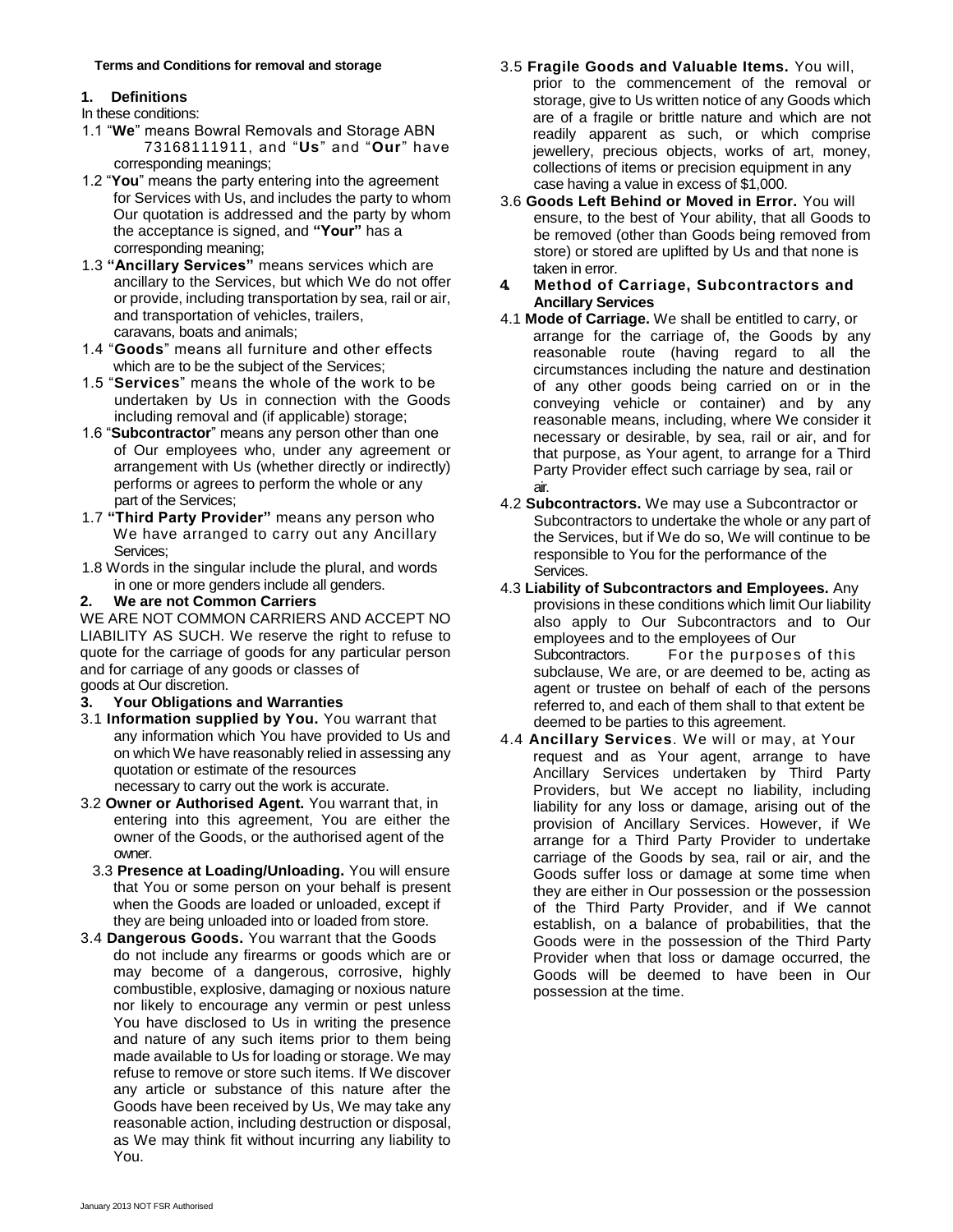- 5.1 We shall not be bound to deliver the Goods except **7.1 Variation of Work Required and Delay.** If the
- to You or a person authorised in writing by You to receive the Goods. If We cannot deliver the Goods either because there is no authorised person there to receive them on Our arrival, or because We cannot gain access to the premises, or for any other reason beyond Our control, We will be entitled to unload the Goods into a warehouse, and will be entitled to charge an additional amount for storage and for the subsequent re-delivery of the Goods. If this happens, We will endeavour to contact You to ascertain whether You have any

- 6.1 **Inventory.** We will prepare an inventory of Goods received for storage on REQUEST at a additional charge. If You sign the Inventory, or do not do so and fail to object to its accuracy within 7 days of receiving it from Us, the inventory will be conclusive evidence of the Goods received by Us. The inventory will disclose only visible items and not any contents unless You ask for the contents to be listed, in which case We will be entitled to make a reasonable additional charge
- . 6.2 **Contact Address.** You agree to advise Us of an invoice, You agree to thereupon pay the address to which We can forward any notice or correspondence, and to promptly notify Us of any
- 6.3 **Price Changes.** Our storage charges will be as quoted to You for the first 26 weeks of storage. After 26 weeks, We may change the storage charges from time to time on giving 28 days' written calculated on monthly rests.
- 6.4 **Warehouse Change.** We are authorised to be subject to a general lien for any moneys due by remove the Goods from one warehouse to another without cost to You. We will notify You of the removal and advise the address of the warehouse to which the Goods are being removed, not less than 5 days before removal (except in emergency, when such notice will be given as soon as possible).
- 6.5 **Inspection of Goods in Store.** You are entitled, upon giving Us reasonable notice, to inspect the Goods in store, but a reasonable charge may be made by Us for this service.
- 6.6 **Removal From Storage.** Subject to payment for the net proceeds in satisfaction of the amount due. the balance of any fixed or minimum period of storage agreed, You may require the Goods to be removed from store at any time on giving Us not less than 5 working days' notice. If You give Us less notice, We will still use Our best endeavours to meet your requirement, but shall be entitled to make a reasonable additional charge for the short notice.
	- 6.7 **Compulsory Removal and Disposal.** You agree to remove the Goods from storage within 28 days of a written notice of requirement from Us to do so. In default, We may, after 14 days' notice to You, SELL ALL OR ANY OF THE GOODS by public auction or Ebay or a similar online auction sale facility or, if that is not reasonably practicable, by private treaty and apply the net proceeds in satisfaction of any amount owing by You to Us.

# **5. Delivery 7. Charges and Payments**

- work You ultimately require Us to do varies from the work for which a quotation or estimate has been given, or if We are prevented from or delayed in undertaking the Services or any part thereof (except where that prevention or delay results from a factor within Our control), we will also be entitled to make a reasonable additional charge. We will also be entitled to reimbursement from You of any amount which We have been required to pay to a third party (other than a Subcontractor) to obtain or effect delivery of the Goods.
- alternate instructions. **7.2 Alteration of Dates.** If a date for the performance **6. Storage Conditions** by Us of any Services is agreed upon in the quotation and acceptance or subsequently, and You require that date to be altered or the Goods are not available on that date, We will be entitled to make a reasonable additional charge for any loss or additional expense occasioned by such alteration or unavailability.
	- 7.3 **Payment by Third Party.** If You arrange with Us or instruct Us that Our charges are to be paid by a third party, and if that party does not pay the charges within 14 days of the date set for payment or, if no date is set for payment, within 14 days of the date of charges.
	- 7.4 **Default Charges.** If amounts are outstanding from change of address. You to Us for more than 30 days, We will be entitled to charge interest at the Commonwealth Bank maximum personal overdraft interest rate for amounts not exceeding \$100,000 from time to time,
	- notice to You. 7.5 **Contractual Liens.** All Goods received by Us will You to Us relating to any Services provided under this or any other agreement. Without prejudice to any other rights which We may have under this contract or otherwise at law, if any amounts have been outstanding for a period of 26 weeks, We may give 28 days' written notice to You of intention to sell, and if the outstanding amount is not paid within that period, We may SELL ALL OR ANY OF THE GOODS by public auction or on Ebay or a similar online auction sale facility or, if that is not reasonably practicable, by private treaty and apply
		- **8. Loss or Damage – Private Removals and Storage**
		- 8.1 *Australian Consumer Law.* Except where the Services are required by You for the purposes of a business, trade, profession or occupation in which You are engaged, this agreement will be subject to the guarantees set out in sections 60, 61 and 62 of the *Australian Consumer Law* (as enacted as Schedule 2 of the *Competition and Consumer Act 2010*) being, in particular, a guarantee that the Services will be rendered with due care and skill, and the following conditions of this clause 8 will apply.
		- 8.2 **Exclusions.** We will not be liable for any loss or damage nor any delay which results from any cause beyond Our control, including any loss or damage occurring in the course of the provision of Ancillary Services by Third Party Providers.